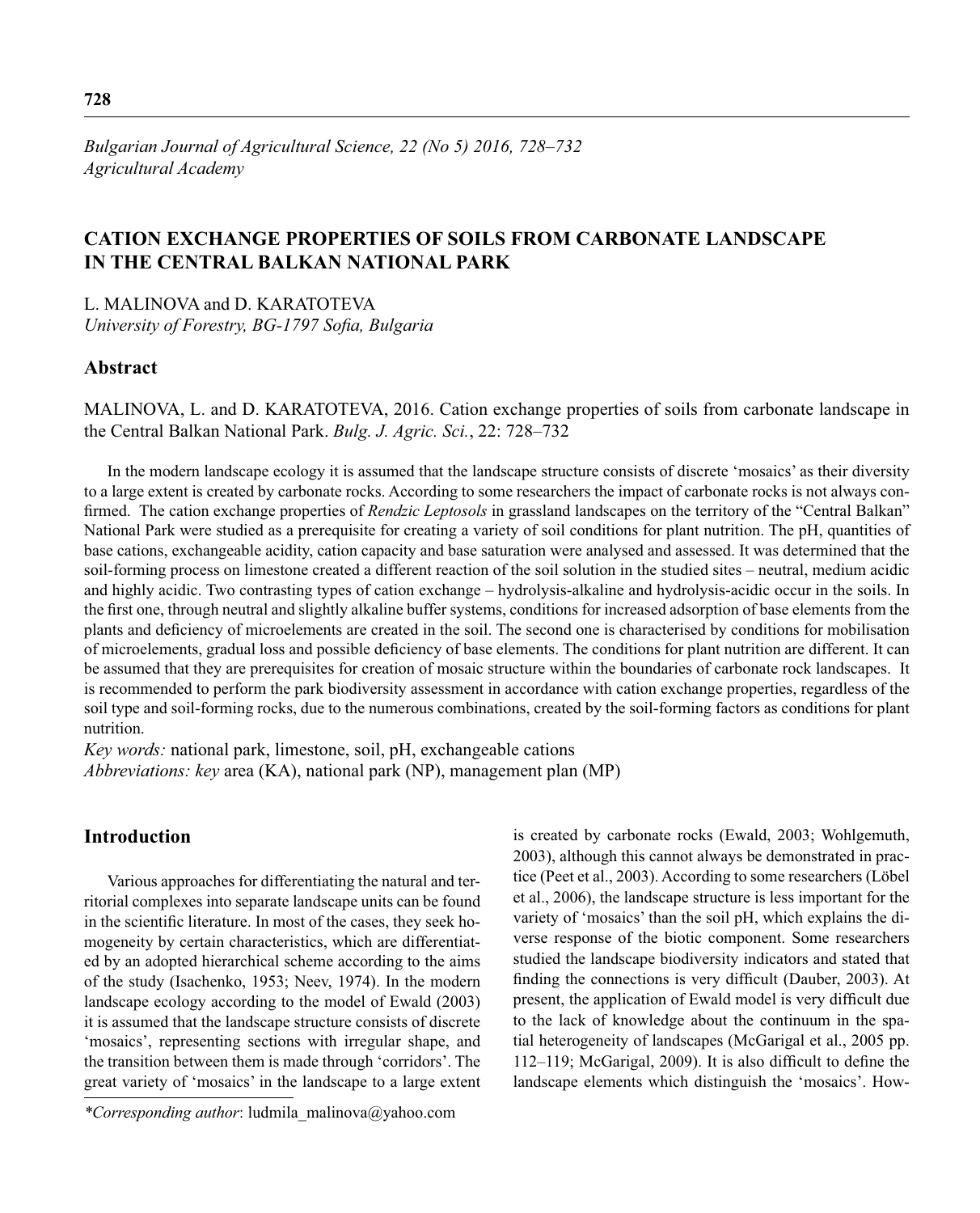ever, according to some authors studying the landscape heterogeneity is of fundamental importance and is essential for its preservation (Turner, 2005, p. 319; Atauri et al., 2001). It is estimated that all parameters are significant because of the existing connections in the landscape.

There is no information about the mosaic structure of the landscape on the territory of the "Central Balkan" National Park and the impact of the carbonate soil-forming rocks on it. At present, the landscape variety is assessed on the basis of the regional landscape zoning of Bulgaria (Petrov, 1997), according to which the park territory is in the Balkan landscape area, Central Balkan landscape subarea and Central watershed landscape region. According to the typological classification scheme of the country (Petrov, 1997), the park is a part of class 'Mountain landscape' where 3 types, 6 subtypes and 11 landscape groups are defined. The soils are also poorly studied (Malinova, 2016), which further complicates the assessment of the mosaic structure. In the scientific literature there is information about the cation exchange properties of the soils from the "Central Balkan" National Park, regarding pH, cation capacity, etc., only for the highly acidic soils from the territory of the Boatin reserve (Ganev, 1990а), the regions of Beklemeto (Koynov et al., 1998; Malinova, 2015), Bolovanya, Panitsite and Shopov egrek (Malinova, 2015). The park has a complex geological structure and variety of soil-forming rocks which allow assuming that the analysis of the cation exchange properties of soils would contribute to obtain more comprehensive detail level and reveal the complex mosaic in the landscape structure.

This study presents the results of the pilot testing of cation exchange properties of soils from grassland landscapes with carbonate rocks on the territory of the "Central Balkan" National Park as a prerequisite for creating a variety of soil conditions for plant nutrition. It is considered that the mosaic structure of the landscape can be developed not only on the background of the adjacent landscapes with acidic and carbonate rocks but also within the boundaries of carbonate rocks only.

#### **Materials and Methods**

The "Central Balkan" National Park is the second largest national park in Bulgaria, created to preserve the unique wildlife of the Middle Balkan mountain. There are natural forest and high mountain self-regulating ecosystems of exceptional biodiversity.

The structure-forming role in grassland landscape with carbonate rocks on the park territory is performed mostly by limestones (sandy, clayey, organogenic, dolomite, etc.), marls, dolomites, etc. From the information in the park management plans (MP, 2001–2010 pp. 17–18: MP, 2014–2023 pp. 26–27) it can be assumed that its horizontal structure is highly fragmented.

The study is focused on eluvial and transitional parts of the landscape where key sites (KS) were set out. KS 1 is selected in the eluvial part of the landscape – ridge at an altitude of 1581 m, south of the Beklemeto locality. The structure-forming role there is performed by clayey limestone from the Cherniosumska rock formation, consisted of various rocks (sandstones, siltstones, marls, clayey limestones). The selection of KS 1 location is based on the strong influence of the soil-forming rock on the soil properties in the eluvial relief forms.

KS 2 and KS 3 are selected on transitional parts of the landscape. The structure-forming role in the landscape is performed by clayey limestones – in KS 2 from the Cherniosumska rock formation and in Ks 3 from Paradzhiska rock formation (clayey limestones and marls with limestone layers).

KS 2 is located on an eastern slope in the Beklemeto locality at an altitude of  $1578$  m and KS 3 – on an eastern slope close to Paradzhika locality at an altitude of 1100 m. The selected transitional landscape forms for KS 2 and KS 3 allow analysing the impact of the carbonate soil-forming rock on the soil properties in conditions, different from KS 1.

Morphological descriptions were made and the soil group was determined. The Guidelines for Soil Description (FAO, 2006) were applied for the morphological descriptions and the requirements of IUSS Working Group WRB (2006; 2014) for classifying the soils. Samples for analyses were taken from two layers – sod layer and the layer beneath it. Samples were taken at the end of June 2015.

Cation exchange properties, which are highly informative about the conditions of plant nutrition, were selected for performing the analysis. The following indicators were determined:  $pH_{(H_2O)}$  and  $pH_{(Cac)}$  (ISO 10390); exchange cations – ISO 11260  $\&$  ISO 14254, with reporting of AAS; exchange acidity – ISO 11260 & ISO 14254; cation capacity – the sum of basic cations and exchange acidity. The results were recalculated to absolutely dry mass of the soil.

### **Results and Discussion**

The performed field studies showed some differences in soil cation exchange properties. The soil from the ridge part of the landscape  $(KS<sub>1</sub>)$  is shallow. The profile is consisted of one soil horizon, about 15 cm. A sod layer of about 5 cm is formed on the surface. The soil is coloured in very dark greyish brown  $-10$  YR 3/2 (when dry), loam textural class. with developed fine granular structure, and hard consistence.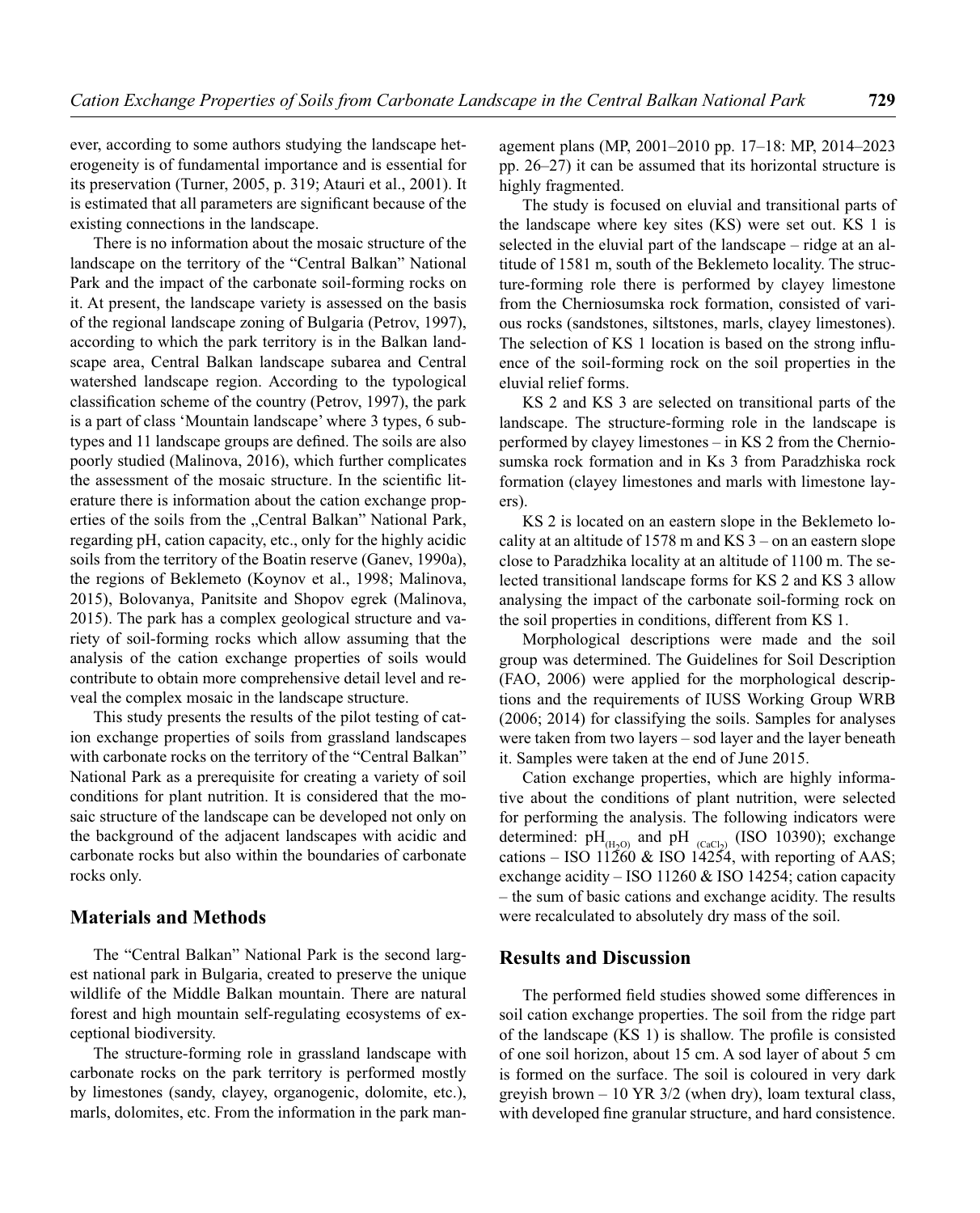The coarse fragments content is high, up to 80 % of the soil volume at a depth of 15 cm. The effervescence from a 10% solution impact of HCl is weak on the soil material, which indicates the occurrence of leaching processes.

In KS 2 the profile consists of one soil horizon whose depth is about 15 cm. The grass cover has formed a sod layer with a capacity not greater than 5 cm. The soil is coloured in dark yellowish brown – 10 YR 3/4 (when dry), loam textural class, with developed fine granular structure, and hard consistence. The coarse fragments content is high, up to 40 % of the soil volume at a depth of 15 cm. The effervescence from a 10% solution impact of HCl is only in the *C* horizon, i.e. the leaching process is at a more advanced state, compared with the subject of KS 2.

In KS 3 the soil depth is about 30 cm, followed in depth by the soil-forming rock. The profile is shallow. In the only soil horizon there is a distinct sod layer with a depth of about 10 cm. The soil material is coloured in dark yellowish brown  $-7.5$  YR 3/4 (when dry), with a fine grained structure. The soil has loam textural class, hard consistence and is leached – the effervescence is observed at the depth of the soil-forming materials.

On the basis of the carbonate soil-forming rock, shallow soil profile, colour and structure, the soil from the three sites is defined as *Rendzic Leptosols*. The presence of diagnostic *Mollic* horizon should be added to the diagnostic features, due to the high base saturation (Table 1).

The results of the performed analyses show significant differences in the cation exchange soil parameters (Table 1). In KS 1 the reaction of the soil solution is in the neutral range, in  $KS$  2 – in the highly acidic range, and in  $KS$  3 – in the medium acidic one. It is well known that the acidic state of soils is determined by the composition and nature of the adsorbed exchange cations which form different acidic, salt-like and buffer adsorption systems on the permanent and variable charges of colloidal surfaces. (Schroeder, 1984, pp. 67–70; Foth, 1984, pp. 192–194; Ganev, 1990 b; Chesworth, 2008, pp. 12–14). Taking into consideration

that each equilibrium concentration of hydrogen cations in the soil solution corresponds to a specific acidic and buffer system on the colloidal surfaces, it can be concluded that there is a different mobilization balance of macro- and microelements, as well as different type of cation exchange in the studied soils.

In the soil from KS 1 a cation exchange of hydrolysisalkaline type occurs through neutral and slightly alkaline buffer systems, which creates conditions for increased adsorption of basic elements from the plants and deficiency of microelements due to their sedimentation as insoluble oxides.

Exchange acidity is present in the leached soils from KS 2 and KS 3, which is measured titrimetrically and by рНCaCl2 (Table 1). The results show thermodynamic instability of the clayey structures. There are amphoteric cations in exchange states in the soils, i.e. the cation exchange is of hydrolysis – acidic type. Ion exchange forms of cations with basic and acidic functions are both present on the permanent charges of the soil adsorbent. The conditions for plant nutrition differ from those in KS 1 due to mobilization of microelements, gradual loss and possible deficiency of basic elements in the leaching processes. Differences between the soils from KS 2 and KS 3 are also determined, due to the advanced soil acidification in KS 2. This process is best observed by assessing the balance of exchange cations in the cation capacity (Table 2). The results show that the lower pH of the soil from KS 2 corresponds to lower content of exchangeable calcium and higher exchange acidity in comparison with the soil from KS 3. Similar conditions for plant nutrition with advanced acidification exist in a number of soils in the country, developed on acid rocks (Malinova, 2014). This indicates that the presence of carbonate rocks in the landscape is not enough to distinguish the 'mosaics', created by their proximity with landscapes in which acid rocks are present.

The soils from the three studied sites are saturated with bases. The presence of exchange acidity in the soils from KS

**Table 1**

**Content of exchangeable cations, cation exchange capacity (T) and base saturation (V) of soils from the Meadow landscapes with carbonate rocks** 

| Key area No     | Depth     | pH  | pH   | Exch. Ca              | Exch. Mg | Exch. K | Exch. acidity | m  |      |
|-----------------|-----------|-----|------|-----------------------|----------|---------|---------------|----|------|
|                 | cm        | H.O | CaCl | $cmol(+)$ . $kg^{-1}$ |          |         |               |    | $\%$ |
| KA 1            | $0 - 5$   | 7.2 | 6.9  | 32.12                 | 8.51     | 0.18    | 0.00          | 40 | 100  |
|                 | $5 - 15$  | 7.3 | 7.0  | 23.80                 | 6.47     | 0.15    | 0.00          | 31 | 100  |
| KA <sub>2</sub> | $0 - 5$   | 5.0 | 4.6  | 10.76                 | 1.98     | 0.38    | 2.40          | 16 | 85   |
|                 | $5 - 15$  | 5.5 | 4.5  | 8.43                  | 0.95     | 0.20    | 2.00          | 12 | 83   |
| KA3             | $0 - 10$  | 5.5 | 4.6  | 11.37                 | 1.33     | 1.51    | 2.14          | 16 |      |
|                 | $10 - 20$ | 5.5 | 4.6  | 12.14                 | 1.19     | 0.78    | 1.81          | 16 | 89   |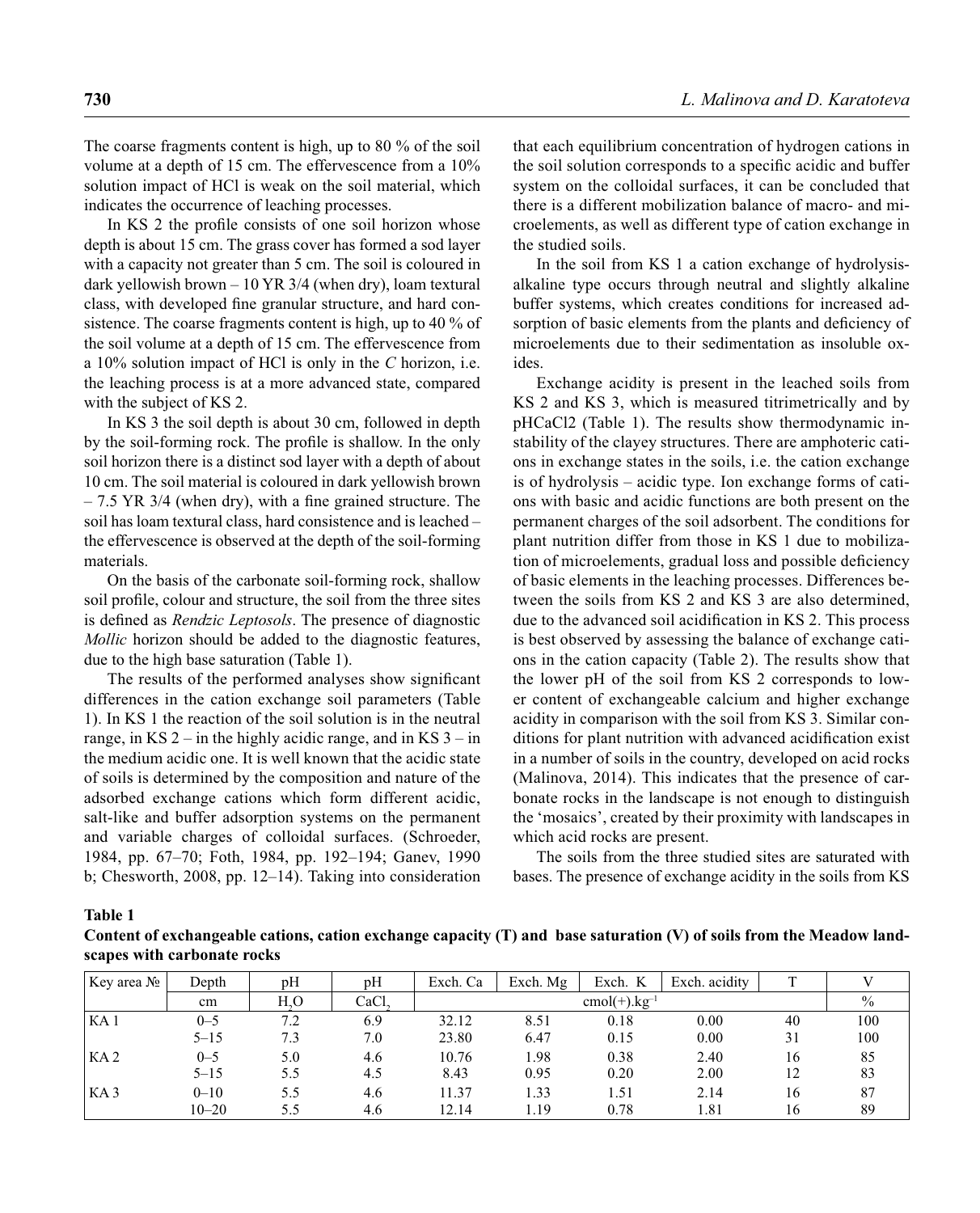#### **Table 2**

**Content of exchangeable cations and exchange acidity as a percentage of cation exchange capacity (T) of soils**

| Key area        | Depth     | Exch. Ca<br>Exch. Mg |      | Exch. K | Exch. acidity |  |  |
|-----------------|-----------|----------------------|------|---------|---------------|--|--|
| $N_2$           | cm        | $%$ of T             |      |         |               |  |  |
| KA <sub>1</sub> | $0 - 5$   | 80.3                 | 21.3 | 0.5     | 0.0           |  |  |
|                 | $5 - 15$  | 76.8                 | 20.9 | 0.5     | 0.0           |  |  |
| KA <sub>2</sub> | $0 - 5$   | 67.3                 | 12.4 | 2.4     | 15.0          |  |  |
|                 | $5 - 15$  | 70.3                 | 7.9  | 1.7     | 16.7          |  |  |
| KA <sub>3</sub> | $0 - 10$  | 71.1                 | 8.3  | 9.4     | 13.4          |  |  |
|                 | $10 - 20$ | 75.9                 | 7.4  | 4.9     | 11.3          |  |  |

2 and KS 3 in the conditions of base saturation is an indicator for the high share of permanent charges of the cation capacity (Ganev, 1990b). This can be explained by the nature of the soil-forming process – clay formation in the presence of high carbonate rock – clayey limestone.

The location of the soil profiles is of great importance for the quantities of exchange cations. In KS 1 of the eluvial part of the landscape, the high quantity of exchangeable calcium reflects the strong influence of the soil-forming rock on the described processes. In the transit parts of the landscape – KS 2 and KS 3, the soil-forming process in advanced and the influence of the topography, precipitation and other factors is pronounced by the leaching processes.

# **Conclusions**

Differences in the conditions for plant nutrition in grassland landscapes with carbonate rocks on the territory of the "Central Balkan" National Park were determined by studying the cation exchange soil parameters. It was determined that the presence of carbonate soil-forming rocks is not sufficient to expect a different biological response in comparison with neighbouring landscapes with acid rocks. The study showed presence of neutral, medium acidic and highly acidic reaction of soils, which create two types of cation exchange – hydrolysis-alkaline and hydrolysisacidic, as the latter one has a different intensity in two of the studied sites. It is assumed that the determined differences in the conditions for plant nutrition are prerequisites for creation of mosaic structure within the boundaries of landscapes with carbonate rocks. The response of the biotic component to the environmental conditions has not been studied in the present report. It is recommended to perform the biodiversity assessment in the park in accordance with cation exchange soil properties, regardless of the soil type and the soil-forming rocks, due to the large number of combinations, created by the soil-forming factors as conditions for plant nutrition.

### *Acknowledgements*

The present investigation was supported by the project of "Impact of anthropogenic and natural risk factors on landscape from multifunctional zone in "Central Balkan" National park", University of Forestry, Sofia, 2015.

### **References**

- **Atauri, J. and J. Lucio**, 2001. The role of landscape structure in species richness distribution of birds, amphibians, reptiles and lepidopterans in Mediterranean landscapes. *Landscape Ecology*, **16** (2): 147–159.
- **Chesworth, W.,** 2008. Encyclopedia of Soil Science. *University of Guelph*, Canada, 901 pp.
- **Dauber, J., M. Hirsch, D. Simmering, R. Waldhardt, A. Otte and V. Wolters**, 2003. Landscape structure as an indicator of biodiversity: matrix effects on species richness. *Agriculture, Ecosystems and Environment*, **98**: 321–329.
- **Еwald, G.,** 2003. The calcareous riddle: why are there so many calciphilous species in the Central European flora. *Foila Geobot*, **38**: 357–366.
- FAO, 2006. Guidelines for Soil Description. 4<sup>th</sup> Ed., Rome, 95 pp.
- Foth, H., 1984. Fundamentals of Soil Science. 7<sup>th</sup> Ed., *John Wiley&Sons*, 422 pp.
- **Ganev, St.**, 1990а. Physico-chemical Properties of Soils in Bulgaria and in Different Regions of the World. Agricultural Academy, *Institute of Soil Science and Yield Prediction, "N.*  Poushkarov", Sofia. 54 pp. (Bg).
- **Ganev, St.**, 1990b. Advanced Soil Chemistry. *Science and Art,* Sofia.  $371$  pp.  $(Bg)$ .
- **Isachenko, A.,** 1953. Basic Questions of Physical Geography. *University of Lenrngrad*, 392 pp. (Ru).
- **IUSS Working Group WRB**, 2006. *World Reference Base for Soil Resources*. World Soil Resources Report № 103, *FAO*, Rome, 115 pp.
- **IUSS Working Group WRB**. 2014. *World Reference Base for*  Soil Resources. International Soil Classification System for Naming Soils and Creating Legends for Soil Maps. World Soil Resources Reports No. 106*, FAO*, Rome, 191 pp.
- **Koynov, V., I. Kabakchiev and K. Boneva**, 1998. Atlas of Soil in Bulgaria. *Zemizdat*, 321 pp. (Bg).